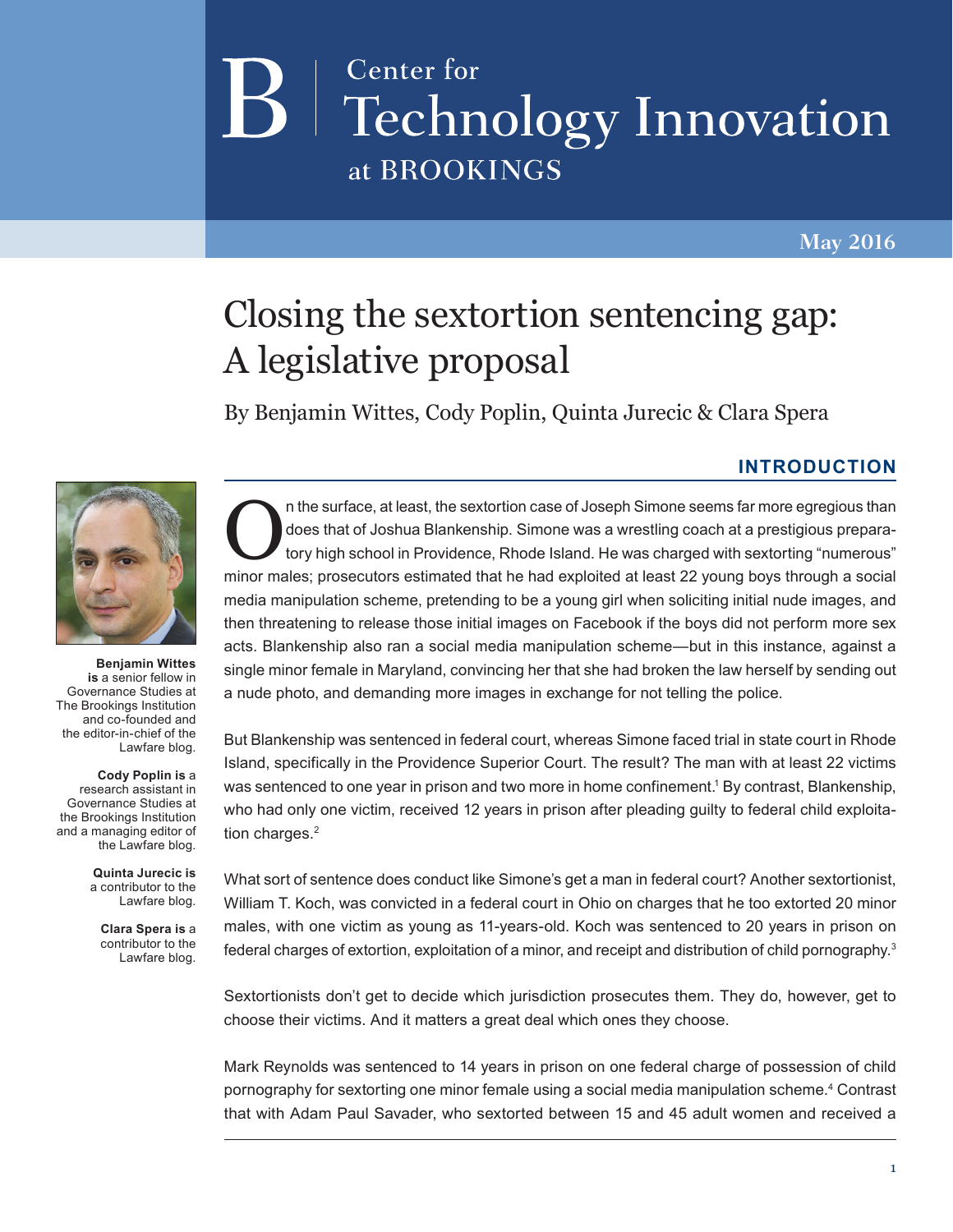paltry sentence of two-and-a-half years in federal prison. Savader was convicted on charges of interstate extortion and stalking. Reynolds received eleven-and-a-half years more in prison than did Savader, even though Savader potentially had up to 44 more victims.<sup>5</sup> Federal law seems to care a great deal more about children than it does about adult women.

A federal sextortion law, we argue in this paper, is justified by the sheer volume of sextortion cases already being prosecuted in the federal system, the interstate and international character of many of the cases, and the disparate fashion in which these cases are handled.

It also devalues violence in the virtual world, even very real violence, as opposed to violence in the physical world. Consider the disparity between the sentencing of James Bruguier and Karen Kazaryan. Bruguier assaulted one adult woman and one teenager, climbing through the teenager's window in order to rape her. He also had sex with a thirteen-year-old girl in what would later be charged as statutory rape.<sup>6</sup> For his attacks on these three victims, Bruguier was sentenced to 30 years in prison.7

Kazaryan outdid him, at least in victim count, by more than two orders of magnitude. He targeted an estimated

350 women,<sup>s</sup> leaving his victims feeling "terrorized" and "extremely violated;" one victim testified that she "felt like she was raped."9 Yet because Kazaryan's method of choice was to sextort his victims virtually, rather than to attack them physically, he received a sentence of only five years.10

Sextortion—as we describe in "Sextortion: Cybersecurity, Teenagers, and Remote Sexual Assault"11—is a form of remote sexual violence. Its victims are children and adults, males and females. Both its perpetrators and its victims are spread throughout the world. And while no two sextortion cases are quite alike, there is a growing number of people targeting victims in the perceived privacy and security of their own homes and committing sexual violence from sometimes thousands of miles away.

While prosecutors have many ways of getting at the crime of sextortion, the assortment of charges across various state and federal districts has so far produced disparate sentences with almost no clear association between prison time meted out and the egregiousness of the crime committed. The severity of the sentence in a sextortion case, according to the data we reviewed, is simply not directly related to either the number of victims or the depravity of the individual crime.

The dramatic disparities at issue in sextortion cases all have, we argue in this paper, either the same root cause or a common exacerbating factor: the absence of a federal sextortion statute. They also all have the same solution: Congress should pass a federal sextortion law, one incorporating elements already present in federal sexual abuse, extortion, child pornography, and abusive sexual contact statutes.

A federal sextortion law, we argue in this paper, is justified by the sheer volume of sextortion cases already being prosecuted in the federal system, the interstate and international character of many of the cases, and the disparate fashion in which these cases are handled, with respect both to each other and to cases prosecuted at the state level and cases involving physical assaults. Such a law would guarantee that sextortionists nationwide are subject to at least one single criminal statute, that weak state laws are backstopped by something stronger, and that the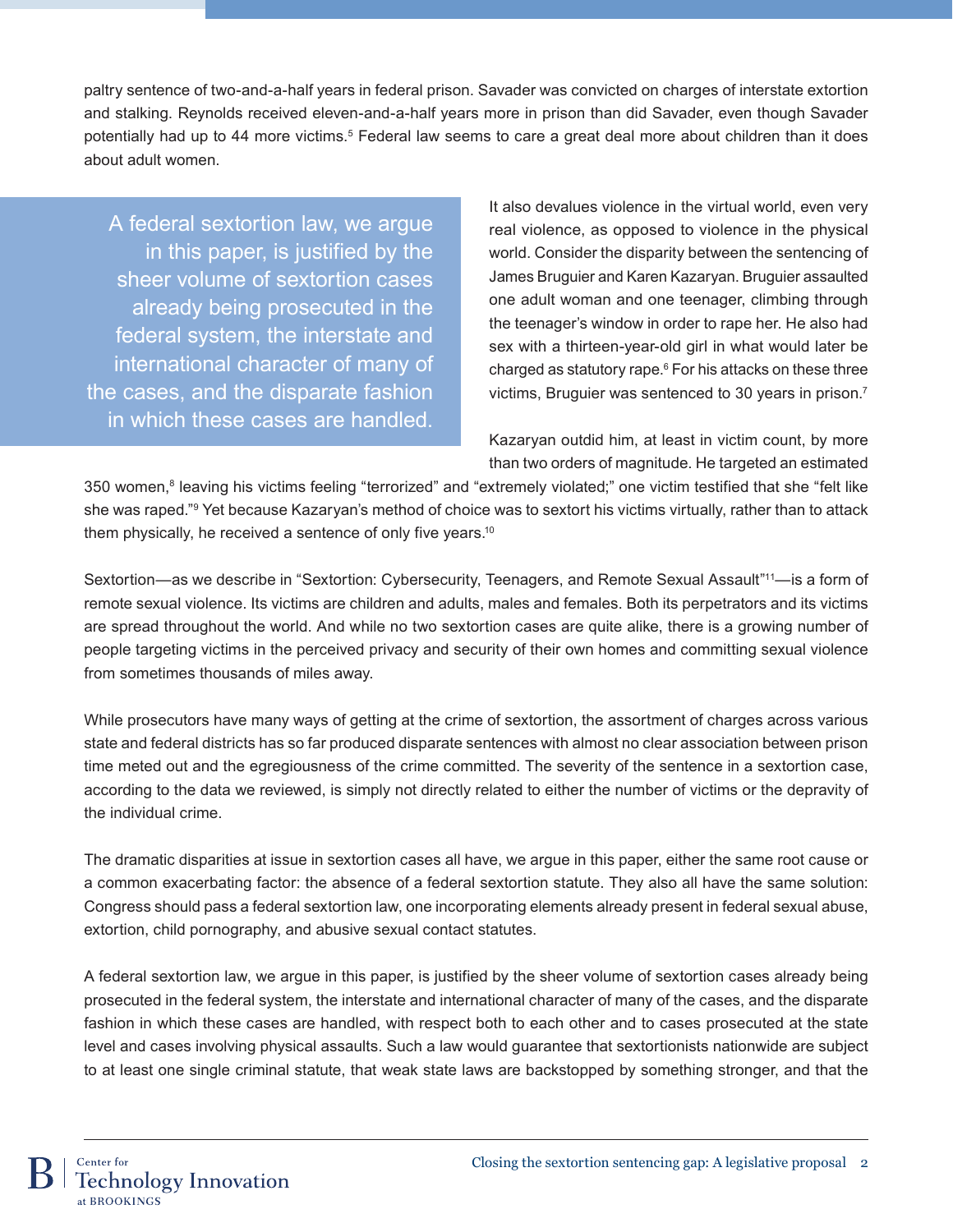targeting of adult women victims is not systemically undervalued in sentencing in federal court relative to similar conduct against minors.

This paper accompanies, and assumes familiarity with, "Sextortion," to which it is a kind of legislative appendix. In this essay, we outline and justify a specific legislative recommendation for a federal law criminalizing online sexual extortions of the type we describe detail in "Sextortion."

We proceed in several parts. First, we flesh out the disparities to which current law gives rise—disparities which in our view treat similarly-culpable perpetrators vastly differently and give victims radically disparate conceptions of justice. We then describe the need for a federal sextortion law and look at other laws against non-consensual pornography. In the final two sections of the paper, we look at existing federal sex crimes and extortion laws for guidance on a new sextortion statute and sketch out the requisite elements of a new law. We also offer both a possible model text and a series of explanatory notes on the choices and judgments that text reflects.

#### **THE DISPARITIES**

The evidence of massive disparities in the way our criminal justice system handles sextortion cases rather jumps off of the data we reported in "Sextortion." The data, as we suggested above, highlight two major axes of disparity; a third becomes apparent when one compares federal sextortion sentencing to sentencing in the federal system for sexual abuse in the physical, as opposed to the virtual, world.

The first of these disparities runs between the state and federal systems. Quite simply, cases prosecuted in state courts get dramatically lesser sentences than those prosecuted in the federal system. The average sentence in the six state cases in our dataset that have reached the sentencing phases is 88 months (seven years and 4 months). By contrast, the average sentence in the 49 federal cases that have produced a sentence less than life in prison (one case has produced a life sentence) is, by contrast, 349 months (just over 29 years).

There are several reasons for this astonishing gap. Some states have evidently weak laws. The federal system, by contrast, has particularly robust sentences available in child pornography cases.

Within the federal system, the length of a given perpetrator's sentence turns less on the number of victims or the brutality of the conduct involved in the case than on whether the victims are minors or adults.

Moreover, the federal government has significantly greater resources for the investigation of these crimes than do local police departments. As a general proposition, if you are a sextortionist, you don't want to get prosecuted in federal court.

But the federal courts are themselves inconsistent. The second major disparity is the gap within the federal system between those who victimize children and those who victimize adults. Within the federal system, the length of a given perpetrator's sentence turns less on the number of victims or the brutality of the conduct involved in the case than on whether the victims are minors or adults. Of those cases that involved minor victims, the sentencing range varied from seven months to 139 years imprisonment, with a median of 288 months (24 years) and a mean sentence of 369 months (31 years). Cases that involved only adult victims, by contrast, involved sentencing ranges from one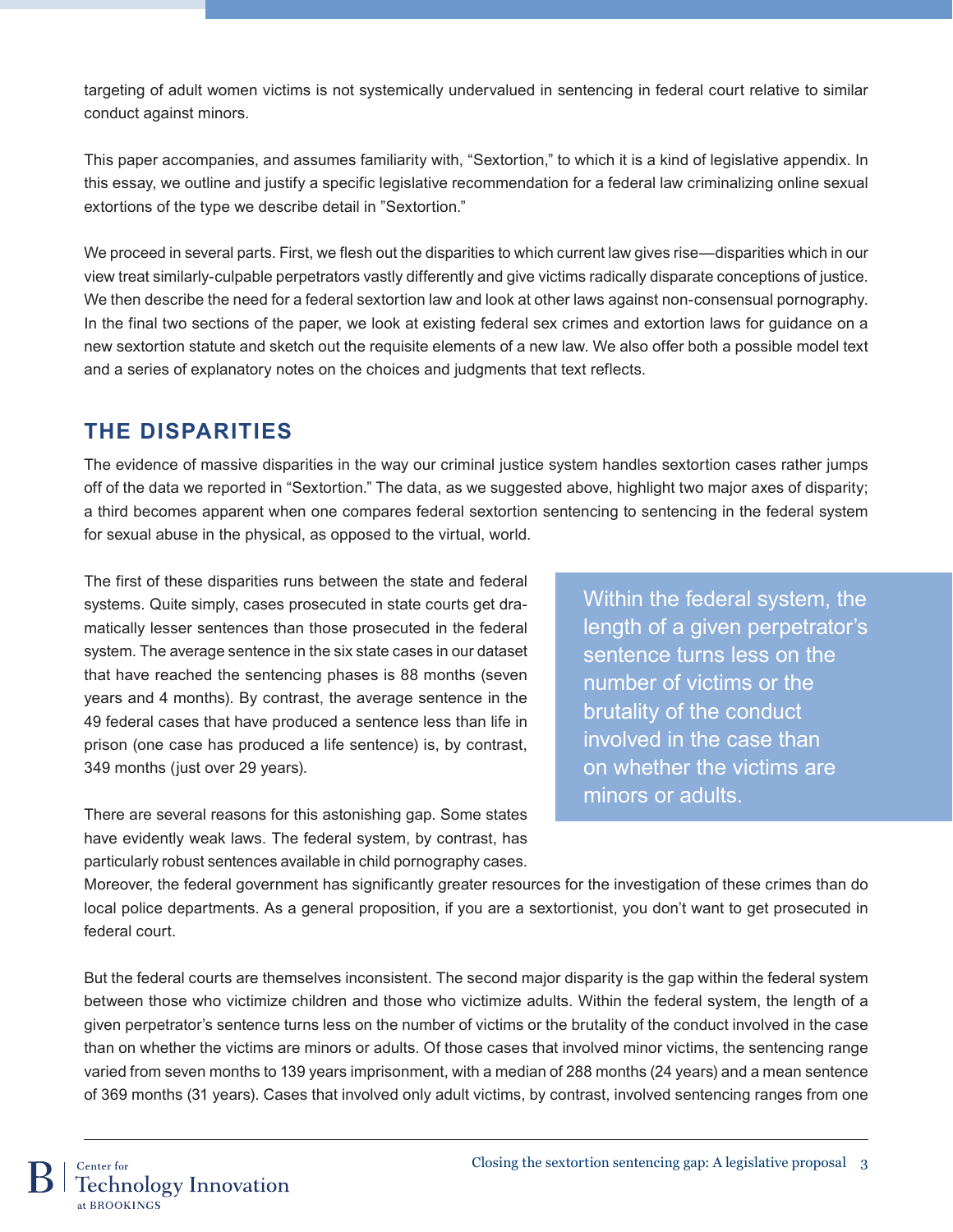Sextortionists with many adult victims seem to be receiving substantially less time, on average, than in-person abusers prosecuted for their crimes against only one person.

month to six-and-a-half years imprisonment, with a median sentence of only 40 months and a mean sentence of 38 months. That's a difference of almost a factor of ten.

There's also a significant disparity between adult sextortion cases and physical assault cases within the federal system. In contrast to the median sentence of 40 months in adult victim sextortion cases, the median sentence in sexual abuse cases in the federal system is 120 months, with a mean sentence of 127 months, according to data

from the United States Sentencing Commission.<sup>12</sup> Data from the Bureau of Justice Statistics suggests an even higher average sentence of 228.7 months for federal sexual abuse cases.<sup>13</sup> This is broadly consistent with the cases we looked at. In the 145 total sexual assault cases we reviewed, the mean sentence under the aggravated sexual abuse statute was 287 months, and in cases in which there were only adult victims, 230 months. Under the sexual abuse statute, the mean sentence in all cases was 160 months, and 100 months for cases in which there were only adult victims. Under the abusive sexual contact statute, the mean sentence was 80 months, and 29 months for cases in which there were only adult victims.14 In other words, sextortionists who prey on adult victims seem to be treated remarkably lightly relative to their physical assault counterparts.

But the real disparity is probably worse than these data reflect. Most sextortionists, after all, are known to have or are suspected of having multiple victims, while most of the sexual abuse cases in the federal system—at least in the ones we examined—seem to involve single-victim cases. So in other words, sextortionists with many adult victims seem to be receiving substantially less time, on average, than in-person abusers prosecuted for their crimes against only one person. In the five cases of physical assaults we found involving multiple adult victims, the average sentence was 158 months, three-and-a-half times the average sentence for sextortionists with adult victims.15

### **NORMATIVE ASSUMPTIONS**

Here it is worth pausing to lay out several normative propositions from which the rest of this proposal flows.

The first is that sextortion is closely akin to sexual assault in the physical world. It is coerced sexual activity that—as we describe in "Sextortion"—has severe consequences for victims. It should presumptively, therefore, be treated similarly, in our judgment, to forms of coerced sexual activity in the physical world. We acknowledge that some readers may not share our belief that sextortions are easily analogizable to in-person assaults, and others may have anxieties about the severity of sexual assault laws, believing them either too severe or too lax. As to the latter point, we take no position here except to say that we think the law ought to take sexual assaults very seriously and have robust punishments available for those who coerce sex from others.

As to the propriety of the analogy, the major difference between a sextorted sexual act and an in-person nonconsensual encounter lies, in our view, in the former's not having the same capacity in general to produce serious physical injury, as a sexual assault can.16 But many sexual assaults, like most sextortions, do not produce serious physical injuries—or any physical injuries, for that matter. They are punished severely, however, on the theory both that they constitute an inherent assault on human autonomy and dignity and that they have the capacity to inflict serious emotional and psychological harms. Sextortion, as we show in the accompanying paper, has similar capacity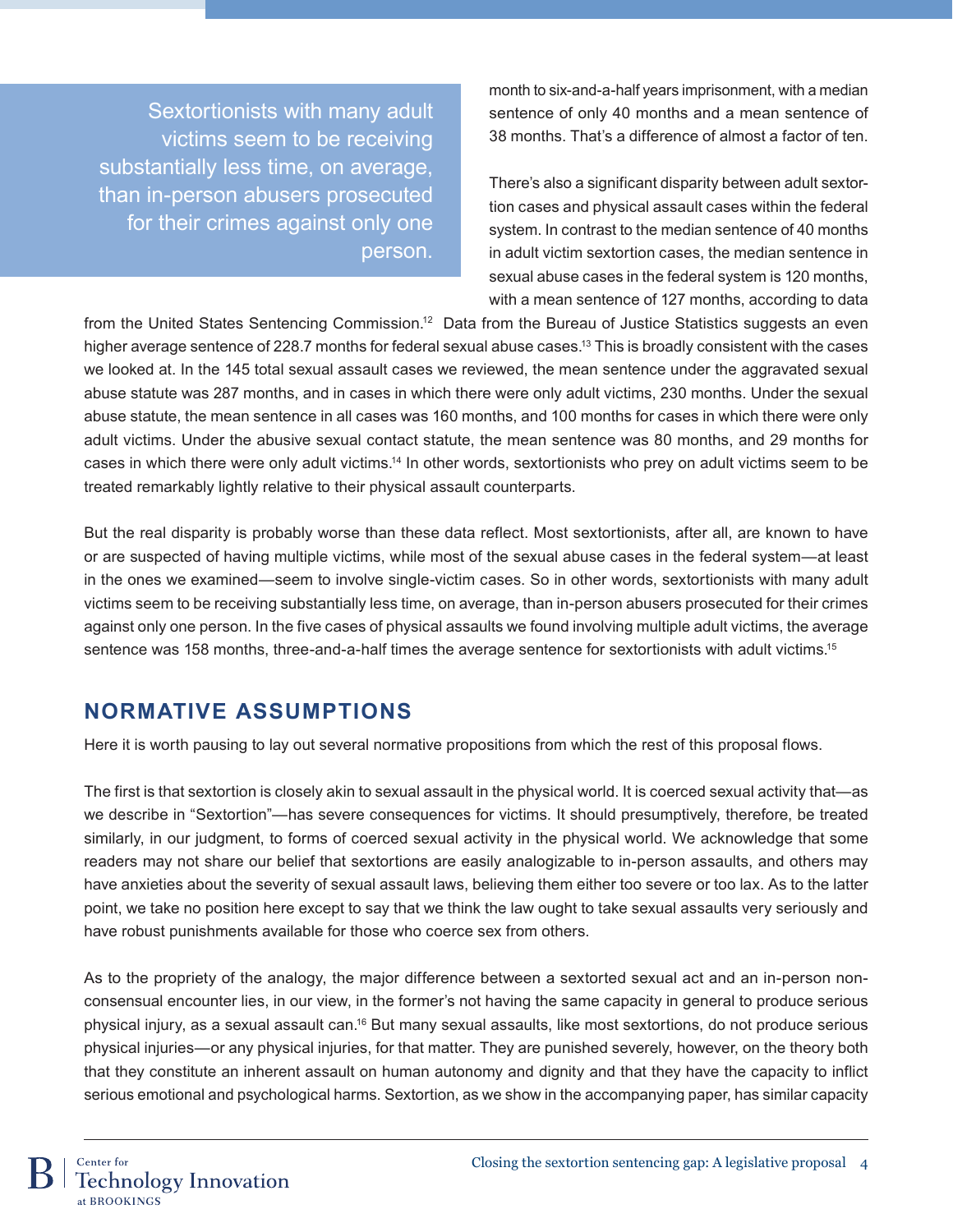and real-world effects. We thus propose treating sextortion as broadly similar in character to physical abuse of a sort that does not inflict serious physical injury.

The second proposition is that the sentencing in the federal system more appropriately addresses the severity of sextortion offenses than does the sentencing in many state courts. Here we acknowledge a certain normative bias in favor of the availability of substantial criminal penalties in sextortion cases. There has been, over the years, a great deal of anxiety about the severity of child pornography sentencing in the federal system,<sup>17</sup> and we take no position on the general subject of child pornography sentencing. That said, the sextortion cases we have reviewed involve especially brutal exploitations and abuses. And the sentences meted out in sextortion cases in state courts seem inadequate both in purely punitive terms and, given the high rates of recidivism among sex offenders, in terms of public protection.

The sentences meted out in sextortion cases in state courts seem inadequate both in purely punitive terms and, given the high rates of recidivism among sex offenders, in terms of public protection.

A call for stiffer sentences for sextortionists may seem dissonant with the current political climate, with its suspicion of mass incarceration and longer prison sentences. And to be sure, we do not purport to know what the average sextortion sentence should be. That said, it does seem wrong for a man to get 20 years in prison if prosecuted in federal court and 20 months if prosecuted in state court for similar conduct. And as a law-making matter, one has to make choices about whether one wants to err on the side of incarceration or err on the side of non-incarceration. We have chosen here what we think is a kind of middle ground. The federal child pornography laws impose stiff mandatory minimums and we have eschewed any mandatory minimum sentencing. We do think, however, that these crimes should carry at least *the potential for*, if not a requirement of, far stiffer sentences than the state courts on average are meting out.

The third proposition is that the cases with only adult victims are being substantially under-punished relative to cases with child victims. We do not doubt that the law should treat the abuse of children with particular severity. That said, under current federal law, the sextortion of an adult is not clearly a sex crime at all. Cases with adult victims only tend to get prosecuted as computer hacking cases, as extortions, or as stalkings. These statutes simply do not yield sentences commensurate with the offense sextortionists are committing against their victims. The case with which we opened "Sextortion," that of Luis Mijangos, is a good example of this problem.18 Adam Savader is another. Part of the problem here is simply that sextortion is new, so the law hasn't had time to adapt punishments for it yet. But part of the problem is probably also that victim-blaming is much harder when the victims are children than when they are adult women. The law, probably unintentionally, currently encourages the all-to-common instinct that adult victims somehow asked for it or behaved in a risky fashion that encouraged their victimizations. We should protect adults better. A person who sexually coerces dozens or hundreds of women into sexual activity should be guilty of a sex crime and be punished as such. Again, we acknowledge a bias here in favor of treating these crimes as serious offenses that often will warrant serious prison time.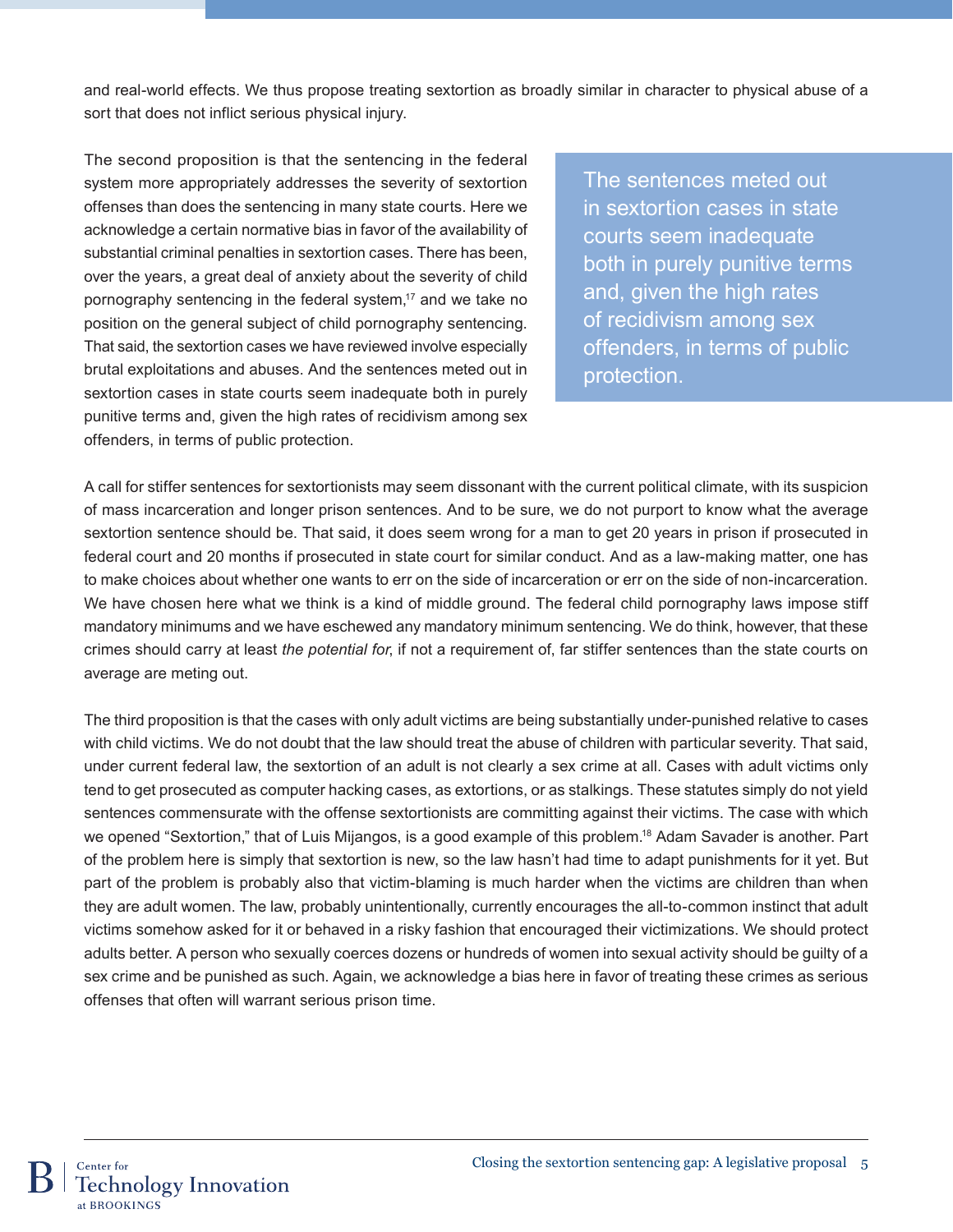## **THE NEED FOR A FEDERAL SEXTORTION LAW**

Before turning to the substance of which a federal sextortion law might consist, let's consider briefly whether a new statute is really necessary and why, specifically, this new law is a matter for Congress, not merely for state legislatures. Normally, after all, we think of sexual assault as among the quintessentially state offenses, a matter for the state police power, not for federal jurisdiction. Even the federal criminal laws forbidding sexual assault respect this assumption, being jurisdictionally limited to the "special maritime or territorial jurisdiction of the United States" or in a prison facility—the locations under U.S. control to which state jurisdiction does not reach.19 Why should sextortion be different in this regard from rape or sexual assault?

In our view, four main factors create between them an overpowering argument not merely for federal jurisdiction but specifically for federal jurisdiction under a new, targeted sextortion law.

Four main factors create between them an overpowering argument not merely for federal jurisdiction but specifically for federal jurisdiction under a new, targeted sextortion law.

The first is the interstate and often international nature of sextortion cases. Rape and sexual assault are seldom interstate, much less transnational, matters—and they can convey federal jurisdiction when they are.<sup>20</sup> Sextortion, by contrast, routinely *does* cross state and national lines. Forty-nine cases (63 percent) in our study sample involved significant interstate elements: the perpetrator, for example, victimizing people in other states. At least six cases involved more than 10 jurisdictions, either foreign or domestic. Seven additional cases involved more than five

jurisdictions. Moreover, 16 cases (21 percent) involve a perpetrator who victimized at least one person in a country other than that in which he was himself residing.<sup>21</sup> A crime's routinely crossing state lines is the most compelling basis for presumptive federal jurisdiction over that crime.

The second factor is the current lack of uniformity with which the justice system treats similarly-situated perpetrators and victims. As we have shown, the patchwork of federal and state law under which we currently prosecute sextortionists is not delivering anything like predictable justice. This argues for some sort of uniform standard under which the law can treat similar conduct similarly.

Third, the federal government has resources for complex computer forensics—as these cases sometimes involve that are unavailable to most state investigators. Not all of these cases are especially complicated, but the more elaborate of them implicate multiple companies and multiple jurisdictions. The FBI and other federal investigative entities are simply better positioned than local police departments to conduct many of these investigations.

Finally, the volume of cases in the federal system suggests that these factors have already collectively created a *de facto* norm of federal jurisdiction over sextortion cases. Of the 78 cases that constitute our dataset, fully 63 of them are federal cases; only 12 are state cases. The presumption of federal jurisdiction, in other words, already exists—just often under the wrong statutes. The same factors that lie behind this present reality counsel for legislative focus, at least in the first instance, at the federal level.

Is such a law necessary? The argument for a new sextortion statute seems to us similarly clear. The current lack of uniformity is functioning, in practice, as an unjust sentencing windfall for perpetrators either lucky enough to be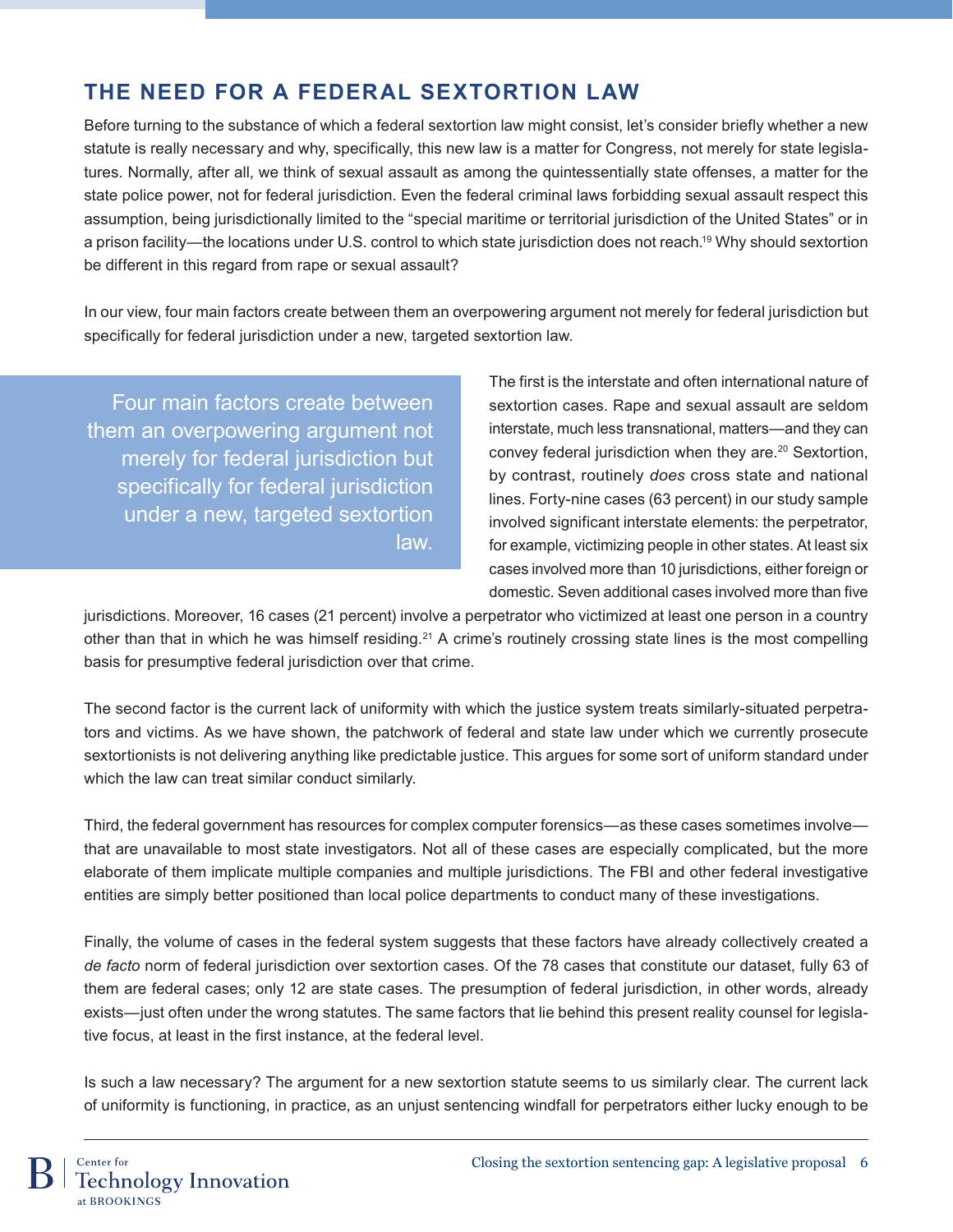prosecuted outside the federal system or who happen to target adult women. We don't pretend to have any certainty as to the proper sentencing range for men who victimize dozens of different women by forcing them to photograph themselves naked or masturbating, but the current sentencing range in those cases seems indefensibly light.

Moreover, and perhaps less concretely, there is civic value in giving a crime a name. Sextortion is not computer fraud and abuse. It is not simple extortion by means of a threat of reputational damage. It is not identity theft. And it is not stalking. It is something else. When in a remarkably short space of years, a society has seen nearly 80 cases of a new behavior it does not wish to tolerate, it is worth going through the process of defining that behavior legislatively and deciding how to punish it. Having a federal sextortion law would help force the government to keep readily available statistics on how often it occurs and how often it gets prosecuted—something it does not currently do. And it would also help victims know what is happening to them, and to know that it is illegal.

Sextortion is different from revenge porn. The fundamental crime lies not in the distribution of material. The core of the crime lies, rather, in the creation of the material, and in the threats necessary to create it.

Interestingly, the problem of sextortion goes unaddressed in the various proposals, which certainly are laudable on their own terms, to address the related problem of "revenge porn." The differences between sextortion and revenge porn are instructive. Revenge porn involves, generally speaking, the non-consensual *release or publication* of consensually-created material. As such, the crime—to the extent a legislature criminalizes it—is generally a crime of distribution or publication, not of creation or production in the first instance. The various revenge porn proposals reflect this. The model federal revenge-porn statute advanced by the Cyber Civil Rights Initiative, for example, would make it a crime "*to distribute* a visual depiction of a person who is identifiable from the image itself or information displayed in connection with the image and who is engaging in sexually explicit conduct" (emphasis added).<sup>22</sup> The model state law is similarly concerned with one who "disclose[s]" such an image.<sup>23</sup> The many state laws passed in recent years to deal with revenge porn are similarly concerned with distribution, publication, and disclosure of existing material.<sup>24</sup> Of those, a few states—by our count, four—include some production elements.<sup>25</sup> But none of those laws implicates the next step of using images or videos produces to extort or otherwise control victims' behaviors. To the extent these statutes provide civil causes of action for non-consensual pornography, they arguably address sextortion in the civil arena; a plaintiff might, after all, recover on the theory that she had been threatened with non-consensual pornography.26 While this tool could be powerful it does require that the plaintiff know who her attacker is.

The fundamental problem here is one of square pegs and round holes. Sextortion is different from revenge porn. The fundamental crime lies not in the distribution of material. The core of the crime lies, rather, in the *creation* of the material, and in the threats necessary to create it. Sextortion consists of both the issuance of an extortionate threat in order to compel someone to produce pornography—whether or not that person actually complies—and, separately, of the compulsion of an act of sex or nudity by means of such a threat. The revenge porn laws do not seek to reach this conduct. Nor does sextortion require that the material be released, the distribution that is the *sin qua non* of a revenge porn violation. As such, sextortion requires its own legal response.

To be clear, we are emphatically not arguing here against enhancing state enforcement; to the contrary, as we argue in "Sextortion," we believe state legislatures should adopt parallel criminal statutes. The law we propose here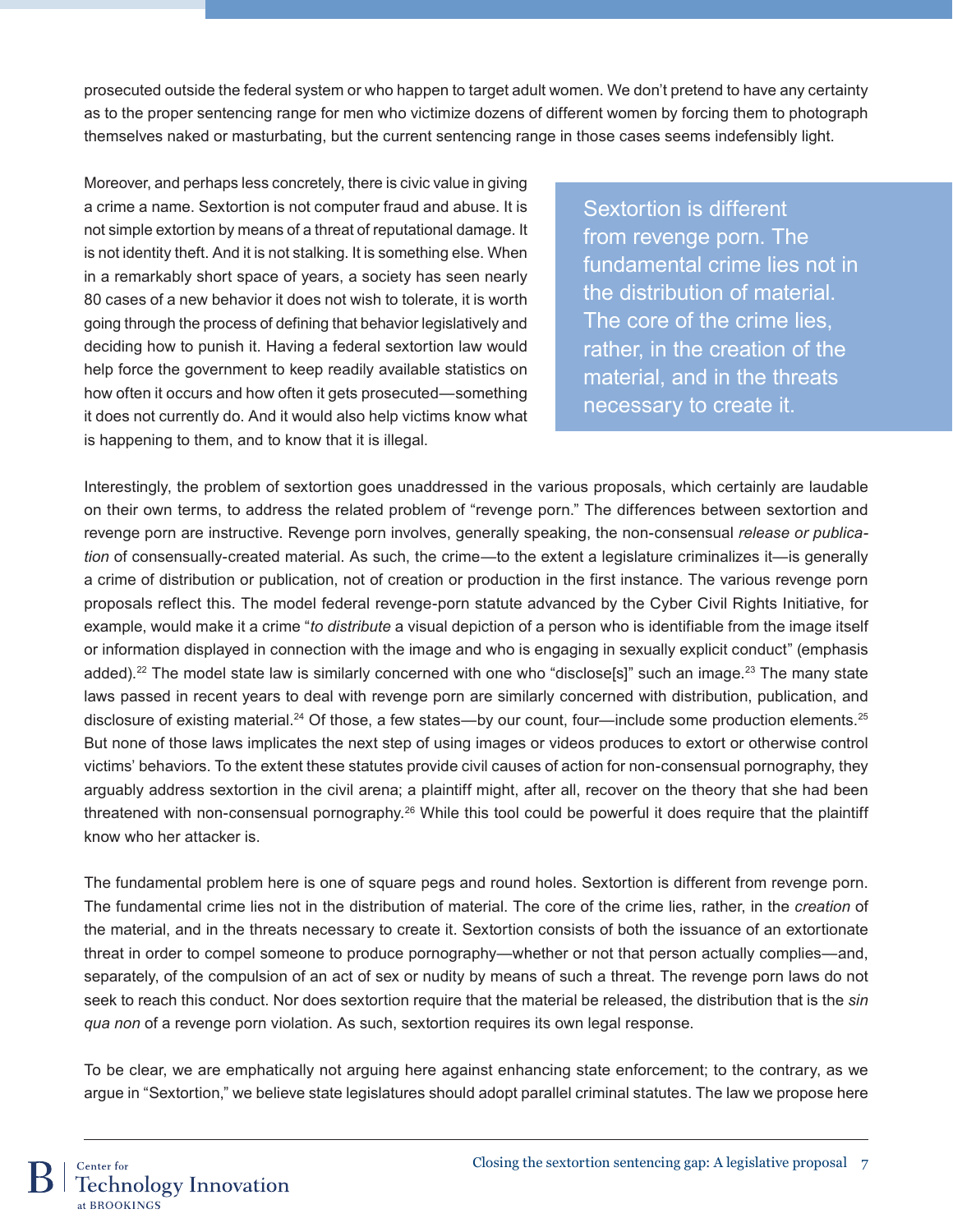could easily be adapted for use at the state legislative level. It is best to have all layers of federal law enforcement empowered and mobilized on this issue. That said, in our judgment, the biggest enforcement bang for the legislative reform buck is at the federal level. That's where most of the cases are, and it's the only level at which a single legislative reform would have create a national baseline.

### **ELEMENTS OF A FEDERAL SEXTORTION LAW**

A federal sextortion law should operate, in effect, as a hybrid of the interstate extortion statute, $27$  the sexual abuse statutes,<sup>28</sup> and the abusive sexual contact law<sup>29</sup>—with an additional jurisdictional element drawn from a federal child pornography statute.30

Let's start with the interstate extortion statute, of which as a practical matter, subsections (a), (b), and (c) are generally irrelevant to sextortion cases, since they involve kidnappings and threats of physical violence. The relevant provision, in practice, is 18 U.S.C. § 875(d), which reads:

Whoever, with intent to extort from any person, firm, association, or corporation, any money or other thing of value, transmits in interstate or foreign commerce any communication containing any threat to injure the property or reputation of the addressee or of another or the reputation of a deceased person or any threat to accuse the addressee or any other person of a crime, shall be fined under this title or imprisoned not more than two years, or both.

For purposes of sextortion prosecutions, the trouble with this statute is that, being designed to cover lower-grade extortions, it has a rather *de minimis* sentencing regime attached to it. It is clearly aimed at extortions of money, not sex. The Congress that adopted it may have had the revelation of sexual improprieties in mind as possible *threats*  to "injure ... reputation," but the statute incorporates coerced sex as the extorted good only because the phrase "thing of value" is capacious enough to include pornographic images. Congress when it passed this law was clearly imagining something far less horrible than the average sextortion case, and the two year sentencing maximum reflects the limits of the legislature's imagination.

The simplest way to address the sextortion problem might be simply to raise the maximum sentence under § 875(d). But this approach seems too crude. The right answer to the problem of sextortion is not, after all, to punish all reputation-based extortions more harshly. Someone who threatens to reveal a public figure's extra-marital dalliances if not paid money deserves no more prison time today than he did before the wave of sextortion cases began. The crime is of an altogether different character, and just as it undersells sextortions to jury rig the interstate extortion law to cover them, Congress should not treat extortions generally more harshly so as to amply cover sextortions.

The federal sexual abuse statute, (18 U.S.C. § 2242), by contrast, has ample sentencing power. It reads as follows:

Whoever, in the special maritime and territorial jurisdiction of the United States or in a Federal prison, or in any prison, institution, or facility in which persons are held in custody by direction of or pursuant to a contract or agreement with the head of any Federal department or agency, knowingly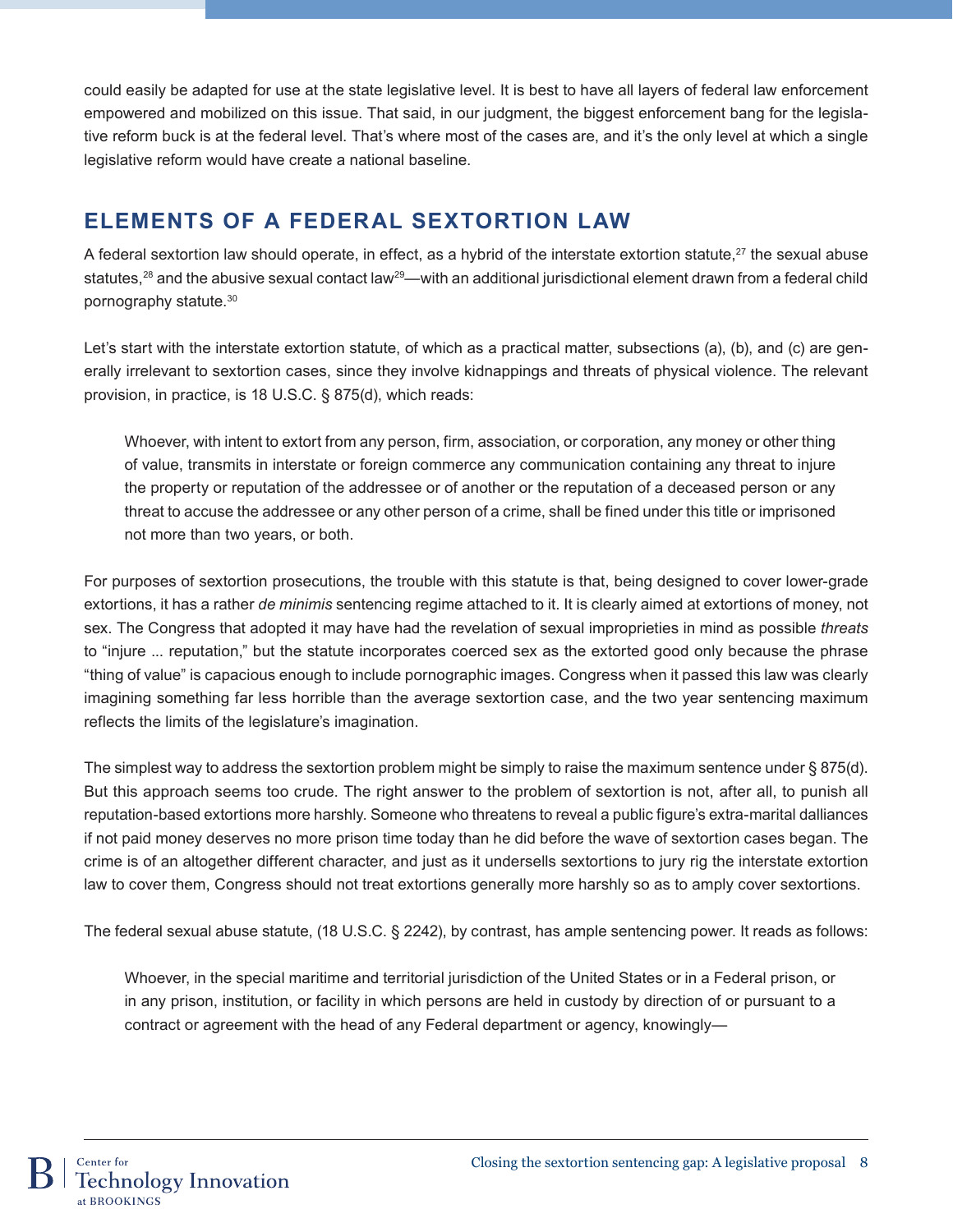causes another person to engage in a sexual act by threatening or placing that other person in fear (other than by threatening or placing that other person in fear that any person will be subjected to death, serious bodily injury, or kidnapping); or

engages in a sexual act with another person if that other person is—

(A) incapable of appraising the nature of the conduct; or

(B) physically incapable of declining participation in, or communicating unwillingness to engage in, that sexual act;

or attempts to do so, shall be fined under this title and imprisoned for any term of years or for life.

A separate section, 18 U.S.C. § 2241, criminalizes "aggravated sexual abuse," which is substantially the same except that the abuse involves "force against th[e] other person" or a threat involving "death, serious bodily injury, or kidnapping."

The trouble with these statutes is both jurisdictional and definitional. Sextortions, as a preliminary matter, generally do not take place "in the special maritime and territorial jurisdiction of the United States or in a Federal prison, or in any prison"—or at least, they cannot be relied upon to do so. So any sextortion statute for general use would have to employ a different jurisdictional hook.

One possible such hook presents itself in 18 U.S.C. § 2552A, the federal child pornography statute, which prohibits the distribution and receipt of "any child pornography that has been mailed, or using any means or facility of interstate or foreign commerce shipped or *transported in or affecting interstate or foreign commerce by any means, including*  by computer" (emphasis added).<sup>31</sup> Since sextortion cases do not involve physical materials shipped or mailed or transported, the relevant language is the final phrase "transported in or affecting interstate or foreign commerce by any means, including by computer."

The more challenging problem is how to define the sexual activity the statute should forbid demanding. The definition of "sexual act" in federal law presumes two people in the same physical space, one of whom is doing something to the other:

the term "sexual act" means—

- (A) contact between the penis and the vulva or the penis and the anus, and for purposes of this subparagraph contact involving the penis occurs upon penetration, however slight;
- (B) contact between the mouth and the penis, the mouth and the vulva, or the mouth and the anus;

(C) the penetration, however slight, of the anal or genital opening of another by a hand or finger or by any object, with an intent to abuse, humiliate, harass, degrade, or arouse or gratify the sexual desire of any person; or

(D) the intentional touching, not through the clothing, of the genitalia of another person who has not attained the age of 16 years with an intent to abuse, humiliate, harass, degrade, or arouse or gratify the sexual desire of any person;<sup>32</sup>

This language is not especially useful for sextortion cases, where the perpetrator and victim are presumptively not in the same physical location.

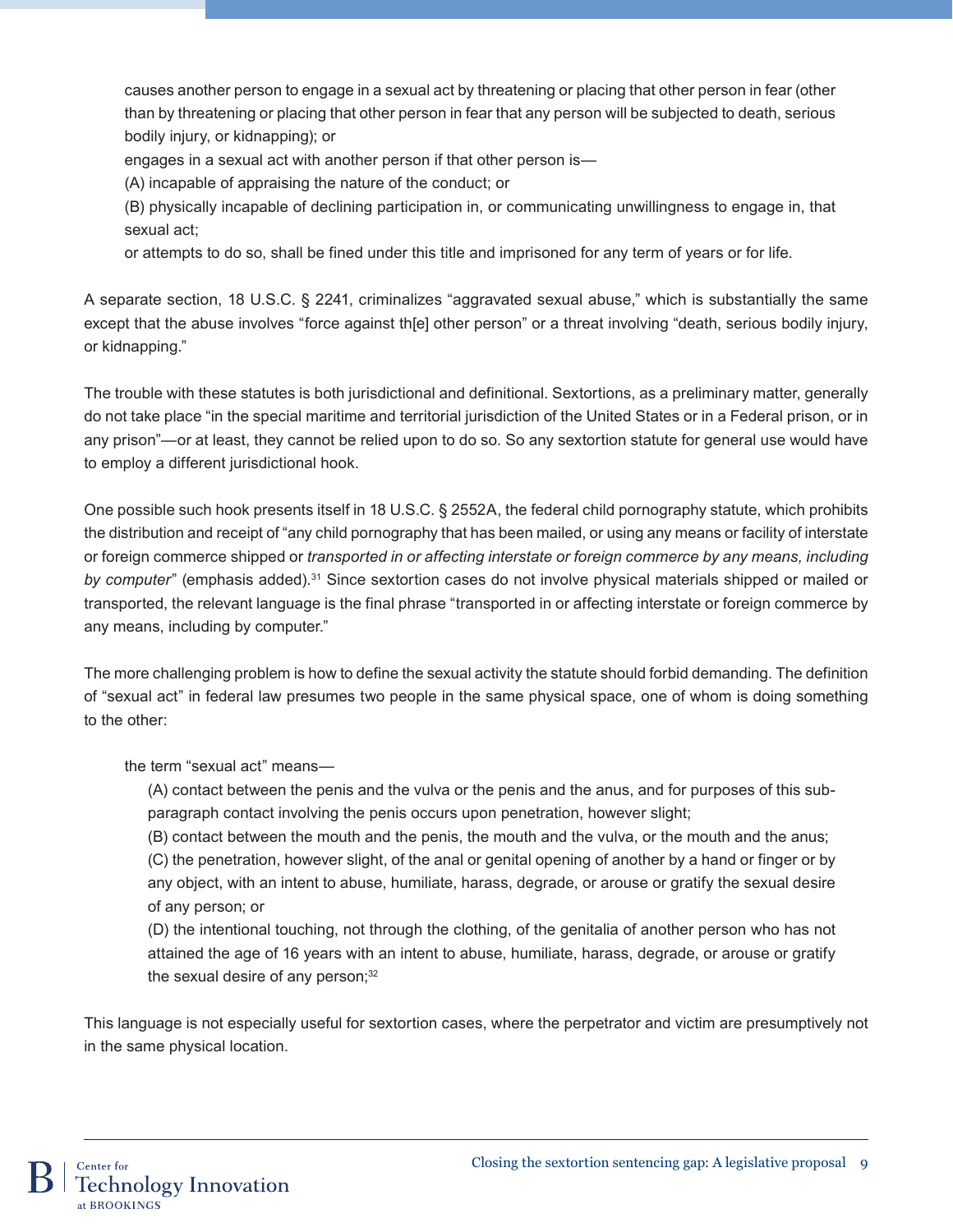A different statute, which forbids abusive sexual contact short of conduct that meets the definition of sexual abuse, contains more useful language. It makes it a crime to "knowingly engage in or cause sexual contact with or by another person" if that conduct would violate the sexual abuse laws but for not meeting the definition of a "sexual act."33 "Sexual contact" here is defined cleverly here as: "the intentional touching, either directly or through the clothing, of the genitalia, anus, groin, breast, inner thigh, or buttocks of any person with an intent to abuse, humiliate, harass, degrade, or arouse or gratify the sexual desire of any person."34

Note here that this definition, unlike the definition of "sexual act," does not require that "another person" be involved; the definition of "sexual contact," because of its use of the phrase "*any* person," seems to encompass the possibility of a person's having sexual contact with him- or herself. Similarly, the abusive sexual contact language, again in contrast to the sexual abuse language, also leaves room for sexual contact to take place without two parties physically being in the same location. A person who, in a fashion that otherwise violates the law, "knowingly … *causes*  sexual contact … *by* another person," violates the statute even if that sexual contact involves only that one other person. In other words, a perpetrator could be in violation of the statute remotely without ever touching the victim, merely by causing the victim to have sexual contact with herself. This is an important feature for a law that has to presume that the victim and the perpetrator will not be in the same state—or even the same country—and that their interactions may never include physical contact.

*United States v. Weisinger*, 35 a recent Second Circuit case, directly supports the notion that direct, in-person, physical contact is not a necessary element of the crime of abusive sexual contact. In that case, the Second Circuit interpreted 18 U.S.C. § 2246, the federal criminal statute prohibiting abusive sexual contact, focusing specifically on the meaning of "any person" and whether masturbation could be a type of sexual contact covered by the statute, or if the statute required contact between two or more persons.36 The Second Circuit, following prior reasoning from the Supreme Court regarding a different statute, found that "any person" could indeed mean "oneself."37 The court found that the statute "plainly reache[d] masturbation."38

To be useful, in brief, a federal sextortion statute needs to accomplish several distinct things that neither the federal extortion law, the sexual abuse law, nor the abusive sexual contact law currently accomplishes on their own:

- 1. It needs to have a jurisdictional reach similar to that of § 2252A—that is, reaching all material transmitted in interstate or foreign commerce by any means, including by computer;
- 2. Like § 875(d), it needs to criminalize the transmittal of a threat to harm reputation, only it needs to tie the object of that threat to coerced sex, not to money or a "thing of value;"
- 3. Like §§ 2241-2242, it also needs to criminalize the causing of someone to engage in sexual activity by means of such a threat, only it should punish coerced nudity and "sexual contact," in addition to coerced "sexual acts," so as to reach the range of conduct—including remote stripping and forced masturbation—that sextortion cases often involve; and
- 4. It should carry sentences commensurate with a sex crime that will not, by its nature, involve serious physical injuries but routinely does involve serious psychological trauma for victims.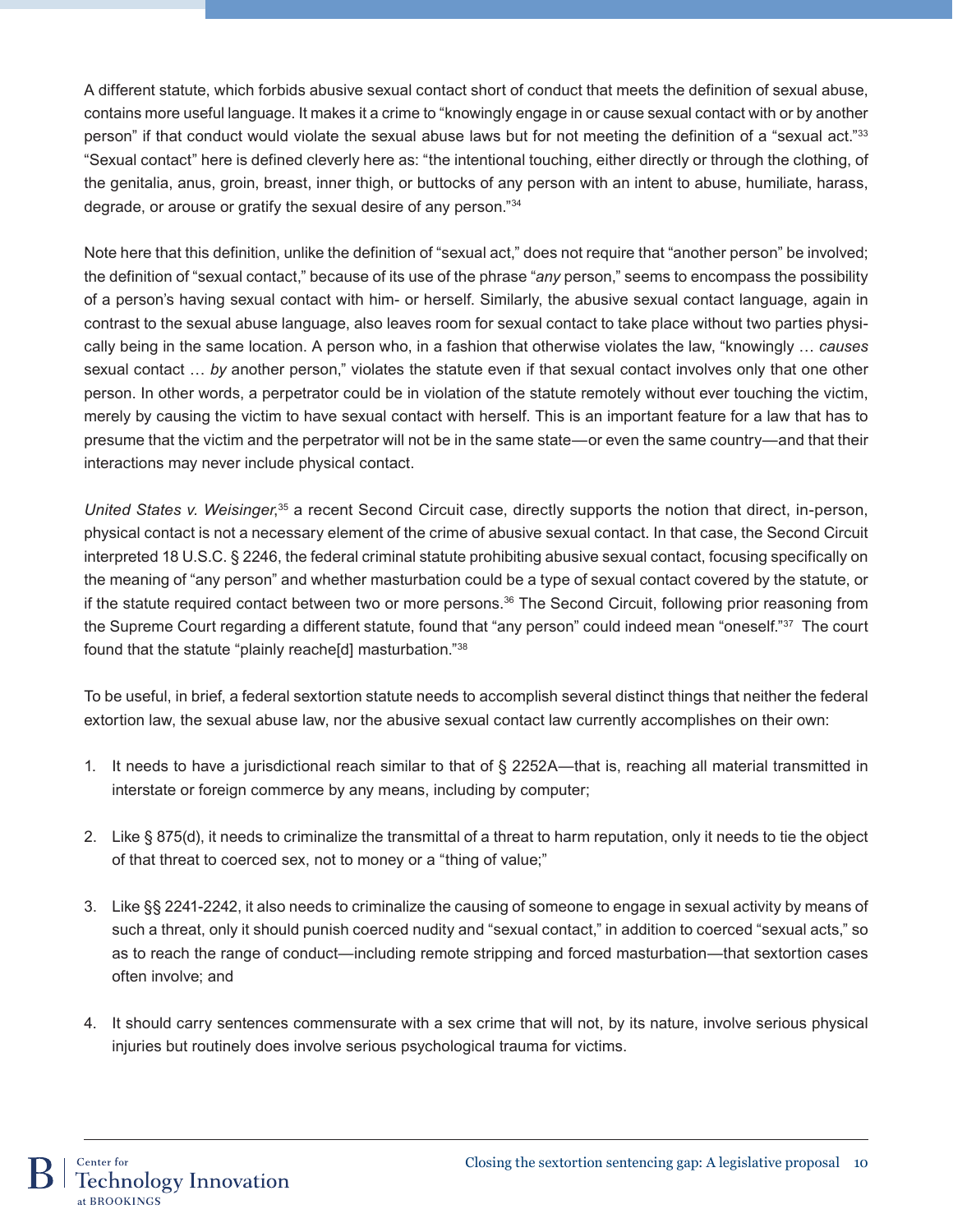### **TEXT OF A PROPOSED FEDERAL SEXTORTION STATUTE**

To accomplish these objectives, we propose the following model text of a federal sextortion law:

#### Sexual Extortion

(a) Whoever, with intent to coerce any person to engage in sexual contact or in a sexual act or to produce any image, video, or other recording of any person naked or engaged in sexually explicit conduct, transmits in interstate or foreign commerce by any means, including by computer, any communication containing a threat to injure the property or reputation of the addressee or of another, shall be fined under this title or imprisoned not more than five years, or both.

(b) Whoever knowingly causes another person to engage in sexual contact or in a sexual act or to produce any image, video, or other recording of any person naked or engaged in sexually explicit conduct by transmitting in interstate or foreign commerce by any means, including by computer, any communication containing any threat to injure property or reputation of the addressee or of another, shall be fined under this title or imprisoned for not more than fifteen years, or both.

Subsection (a) is designed to criminalize the threats through which perpetrators extort sexual activity from their victims. The following are a few explanatory notes on the text:

- The basic structure of subsection (a) is drawn from 18 USC § 875(d), which criminalizes the transmission of a threat to injure a person's reputation or property, with intent to extort, in order to force a person to pay money or give over a thing of value. To adapt the statute for sextortion, we would have Congress specify the nature of the thing of value being extorted: sexual conduct or nude or sexually explicit images or videos.
- In choosing what constitutes demands for sexual activity with this legislation, we designed the model language to include (1) demands for physical-world sexual activity, (2) demands for nude images or videos, (3) demands for video or images of masturbation, and (4) demands for video or images of sexual activity between two remote parties. As discussed above, physical world sexual activity is covered by the term "sexual act," as defined in § 2246; demands for nude images are covered by the nakedness language; demands for masturbation are covered by the phrase "sexual contact," also as defined in § 2246; and demands for images of remote parties engaged in sexual activity is covered by the phrase "image, video, or other recording of any person naked or engaged in sexually explicit conduct"—as the phrase "sexually explicit conduct" is defined in § 2256. There is no consistency in the sextortion cases we have studied regarding of whom the sextortion victim is required to produce images. Most commonly, she is forced to produce images of herself. But sextortionists have also demanded images of siblings, friends, and others. So we have used the phrase "any person" to describe both the person being sextorted and the person who is the subject of the demanded images.
- The model language covers, in a fashion drawn from § 2252A, any transmission "in interstate or foreign commerce by any means, including by computer" of a threat that meets its terms.
- We have maintained in subsection (a) the vague language from  $\S$  875(d) characterizing the sort of threat the statute punishes: a "threat to injure the property or reputation of the addressee or of another." In the vast majority of sextortion cases, the threat is to the victim—not to another—and the threat is the release of sexually explicit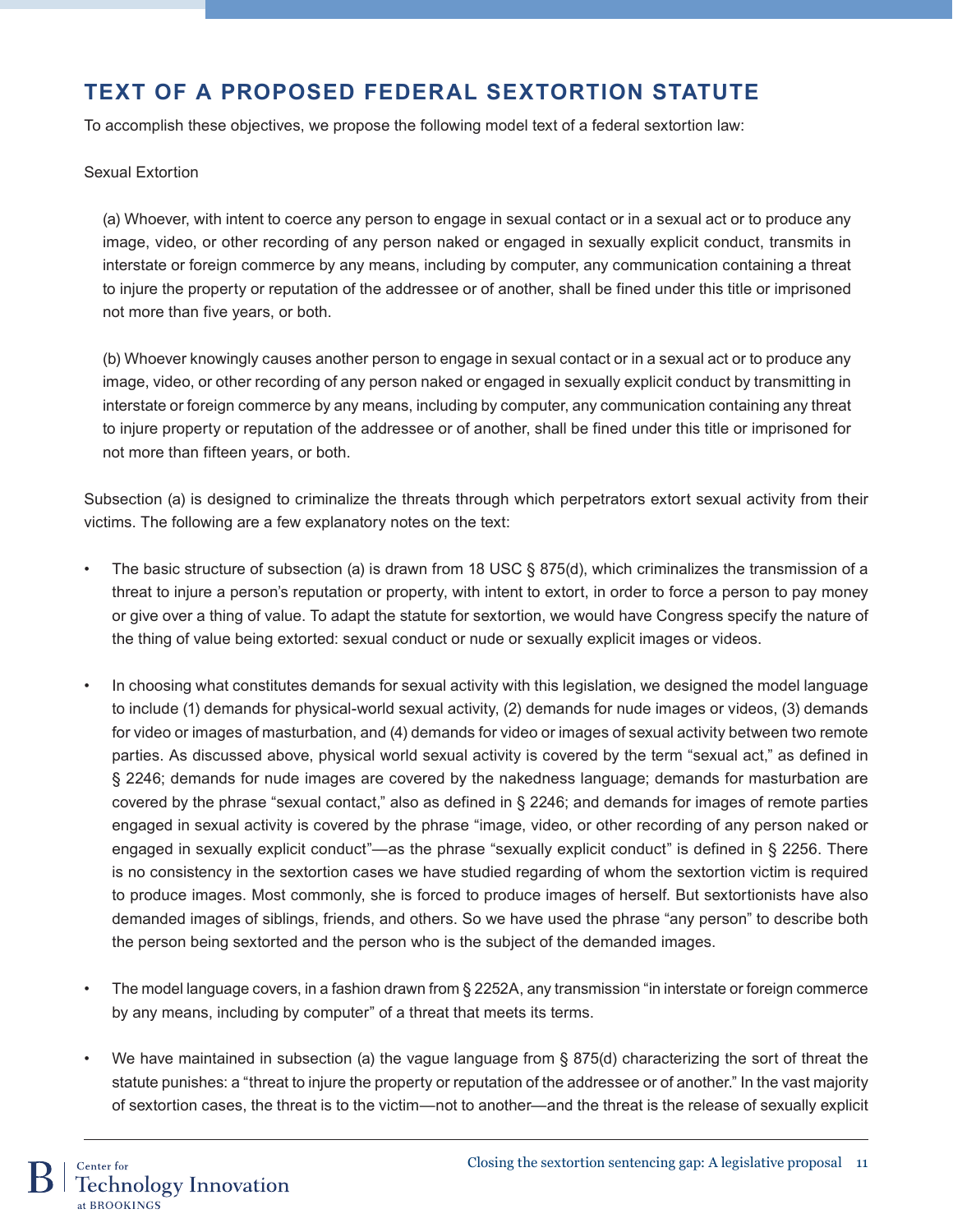material. But there are cases that deviate in important ways. In one case we examined, a perpetrator threatened to "blow up" the new computer of a 13-year-old girl, who—believing he could do it—proceeded to engage in explicit conduct over Skype.<sup>39</sup> Because of incidents like this, it is important to use broad language on the nature of threats, as the extortion statute does.

- We took the five-year sentencing maximum from 18 U.S.C. § 875(c), which involves extortions involving "any threat to injure the person of another."40 The analogy here is not precise, as sextortions do not generally involve a physical threat of injury. On the other hand, § 875(c) does not require that the injury actually takes place, and we think the issuance of a threat in order to compel sexual activity is an offense roughly comparable in gravity to a threat—perhaps not carried out—to injure someone physically.
- Under the Federal Sentencing Guidelines, sexual assaults are not "grouped" as a single pattern of conduct for purposes of sentencing.41 Assuming Congress and the Sentencing Commission treated sextortion cases the same way, a pattern of sextortionate threats against multiple victims could add up to real prison time.

Subsection (b) is designed to criminalize the production of pornography using sextortionate coercion and threats. The following are a few explanatory notes on the text:

- The basic structure of subsection (b) is drawn from the sexual abuse statutes, discussed above, and from the extortion statute.
- To adapt the statute for sextortions, we have broadened the requirement of § 2241 and § 2242 that the result be a "sexual act" to include any situation in which a victim "engage[s] in sexual contact or in a sexual act or ... produce[s] any image, video, or other recording of any person naked or engaged in sexually explicit conduct." The choice of these terms is discussed above in explanation of subsection (a).
- To limit the statutory reach to situations of sextortion, subsection (b) reaches only pornography produced by "transmitting … any communication containing any threat to injure property or reputation of the addressee or of another." In other words, only non-consensual pornography produced by means of a violation of subsection (a) is criminal under subsection (b).
- As with subsection (a), the model language of subsection (b) covers, in a fashion drawn from § 2252A, any nonconsensual pornography produced "by transmitting in interstate or foreign commerce by any means, including by computer" a threat to reputation or property.
- The 15-year maximum sentence here is a made-up figure and admittedly somewhat arbitrary. The sexual abuse laws, §§ 2241-2242, both allow for any term of years or life in prison, an acknowledgment of the fact that sexual assaults can produce grievous injuries. On the other hand, as the data we cited above show, these cases often do not produce sentencing at the high end of the spectrum the statutory language contemplates. Sextortions are not likely to produce physical injury, so we think the highest-end punishments the sexual abuse laws contemplate should be off the table in sextortion cases. On the other hand, many of these cases do involve egregious abuses that warrant stiff punishments. And many of them also involve serial offenders who have a great many victims. It is essential that cases involving multiple victims be treated for sentencing purposes as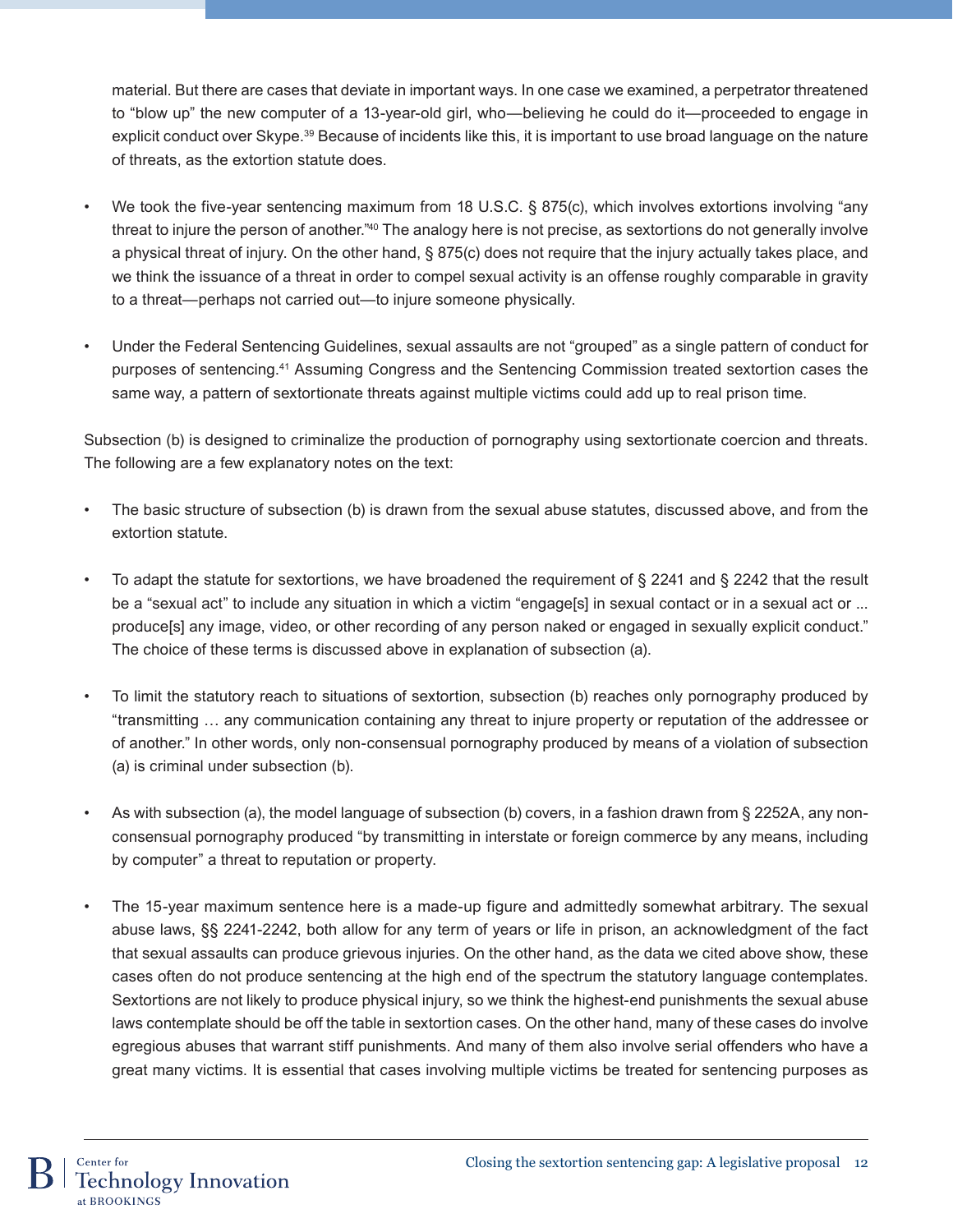ungrouped offenses.42 So a perpetrator who commits multiple acts of sextortion should rack up real prison time if prosecutors chose—as they often do—to charge multiple counts.

#### **CONCLUSION**

There are any number of other ways Congress could address the sextortion problem by means different from the approach we've outlined. From our point of view, several key policy objectives are critical:

- Sextortion, though it has an important role in child protection, is not fundamentally a child exploitation matter. Under current federal law, the child predators are being prosecuted amply. The core problem in federal sextortion prosecutions relates to adult women. It is therefore essential to not make the crime in any way a function of the victim's age.
- Second, the threat itself must be a crime, whether or not the perpetrator achieves compliance with his demands.
- Third, the extorted production of non-consensual pornography must itself be a crime. In other words, a person who demands pornographic images on threat of release of other images commits a crime when he issues the threat; he commits a separate crime when he causes the victim to actually produce the images in question. But these crimes are analytically separate—just as, in the physical world, a demand for sex accompanied by a threat and a resulting sexual assault or rape are analytically separate offenses.
- Finally, the sentences associated with these crimes must treat sextortion as a sex crime. Sextortionists are a form of online sexual predator. Federal law needs to recognize them as such.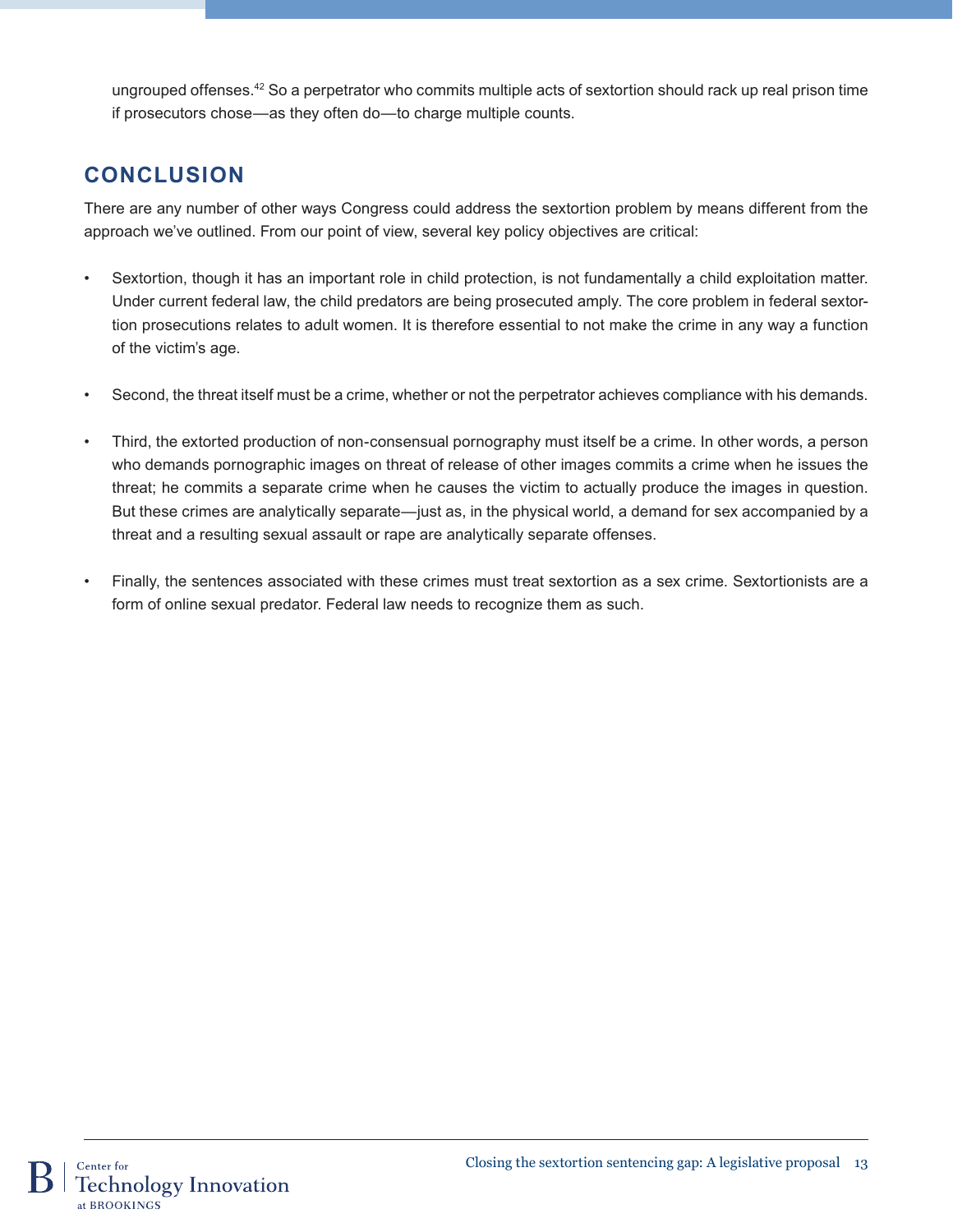#### **ENDNOTES**

1 State of Rhode Island v. Joseph Simone, No. P2-2012-0684A (Providence County Superior Court). *See also* W. Zachary Malinowski, *Former Moses Brown Wrestling Coach Sentenced for Child Pornography, Indecent Solicitation of Minor and Extortion*, Providence Journal (Dec. 12, 2014), http://www.providencejournal.com/article/20141212/ NEWS/312129915.

2 United States v. Joshua Blankenship, No. 11-CR-00461 (Dist. Md.).

3 United States v. William Koch, No. 13-CR-70 (N.D. Ohio).

4 United States v. Mark Reynolds, No.14-CR-00547 (D.S.C.).

5 United States v. Adam Savader, No. 13-CR-20522 (E.D. Mich.).

6 United States v. James Bruguier, No. 11-CR-40012 (D.S.D.).

7 His sentence was later revised downward by six months. Judgment, United States v. James Bruguier, No. 11-CR-40012 (Nov. 21, 2011); Amended Judgment, United States v. James Bruguier, No. 11-CR-40012 (Mar. 31, 2014).

8 "FBI Arrests Glendale Man in 'Sextortion' Case," U.S. Attorney's Office, Central District of California (Jan. 29, 2013), https://www.justice.gov/usao-cdca/pr/fbi-arrests-glendale-man-sextortion-case. United States v. Karen Kazaryan, No. 13-CR-00056 (Cen. Dist. Calif.).

9 Government's Sentencing Position at 13–14, United States v. Karen Kazaryan, No. 2:13-cr-00056 (Nov. 22, 2013).

10 Judgment, United States v. Karen Kazaryan, No. 2:13-cr-00056 (Dec. 16, 2013).

11 Benjamin Wittes, Cody Poplin, Quinta Jurecic & Clara Spera, *Sextortion: Cybersecurity, Teenagers, and Remote Sexual Assault*, Brookings (May 11, 2016), http://www.brookings.edu/research/reports2/2016/05/ sextortion-wittes-poplin-jurecic-spera

12 U.S. Sentencing Comm'n, 2015 Sourcebook of Federal Sentencing Statistics, tbl.13 (2015), http://www.ussc.gov/ sites/default/files/pdf/research-and-publications/annual-reports-and-sourcebooks/2015/Table13.pdf.

13 U.S. Bureau of Justice Statistics, 2012 Statistical Tables, 22 tbl.5.2 (2012), http://www.bjs.gov/content/pub/pdf/ fjs12st.pdf.

14 We did not use a scientific sampling of such cases. Cases were identified by searching terms descriptive of the statutes in question (i.e., "aggravated sexual abuse," "sexual abuse" and "abusive sexual contact") on https://www. fbi.gov/ and https://www.justice.gov/. We found 45 cases under the aggravated sexual abuse statute, 21 of which involved only adult victims; 18 cases under the sexual abuse statute, 10 of which involved only adult victims; and 81 cases under the abusive sexual contact statute, 21 of which involved adult victims. The above data are based on these cases. (Note that some defendants are sentenced under more than one of these statutes; in these instances,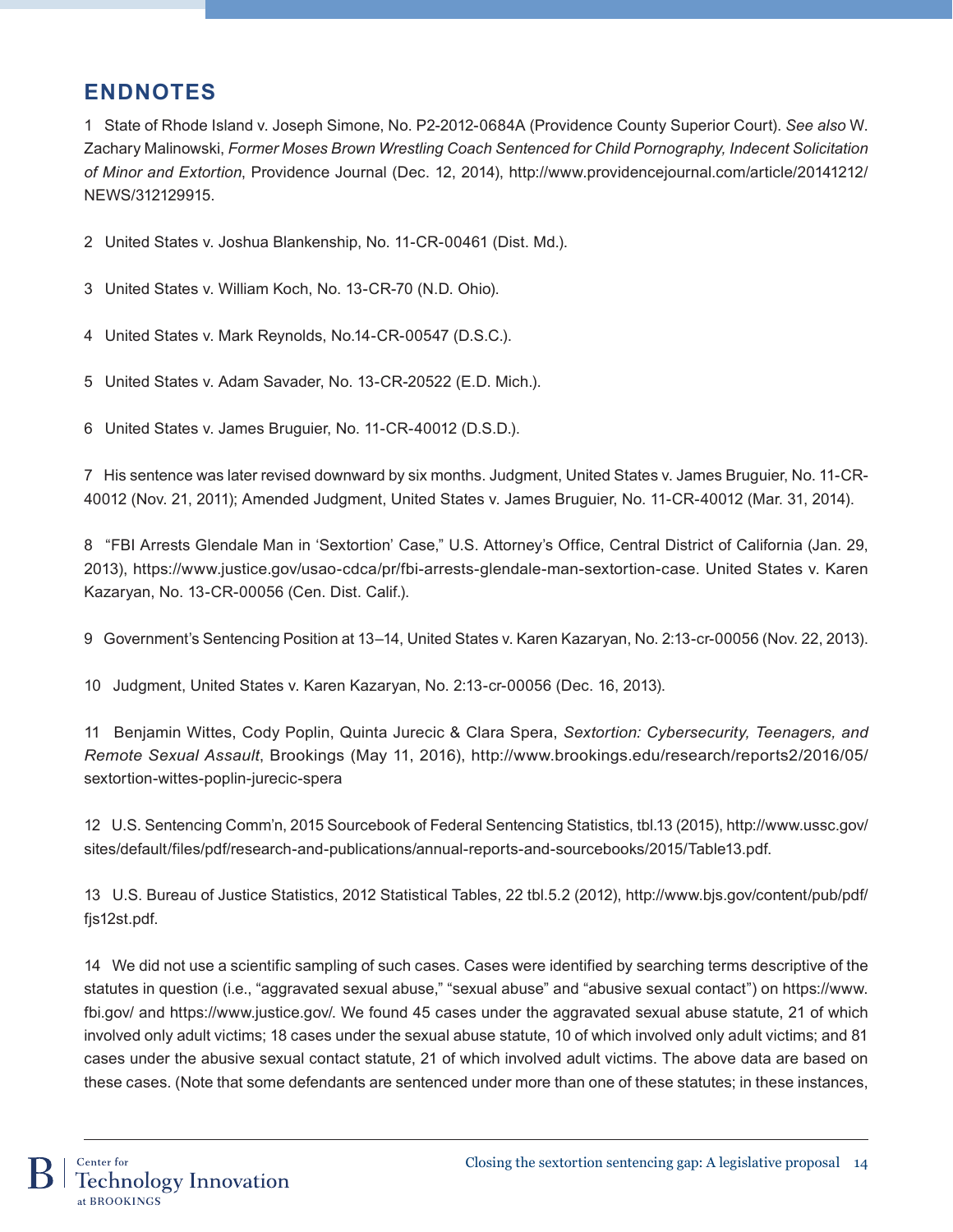cases were categorized according to the most serious charge, with aggravated sexual abuse superseding sexual abuse and sexual abuse superseding abusive sexual contact.)

15 Sentencing under these five cases runs as follows: (1) Joshua Linkous received 168 months on one count of aggravated sexual abuse and two counts of abusive sexual contact. See Amended Judgment, United States v. Joshua Linkous, No. 7:15-cr-00016 (W.Di. Va. Feb. 3, 2016). (2) James Bruguier received 354 months on one count of sexual abuse, as well as one count of statutory rape (18 U.S.C. § 2243(a)) and one South Dakota state burglary charge.See Amended Judgment, United States v. James Bruguier, No. 4:11-cr-40012 (D.S.D. Mar. 31, 2014). (3) Leo Villareal received 120 months on one count of aggravated sexual abuse and one count of sexual abuse. See Judgment, United States v. Leo Villareal, No. 5:10-cr-50082 (D.S.D. Mar. 9, 2012). (4) Alan Houston Johnson received 27 months on three counts of abusive sexual contact as well as one count of interfering with the duties of a flight attendant (49 U.S.C. § 46504). See Judgment, United States v. Alan Houston Johnson, No. 1:10-cr-00113 (D. Colo. Mar. 2, 2011). (5) James Pesicka received 120 months on two counts of abusive sexual contact. See Judgment, United States v. James Pesicka, No. 3:13-cr-30116 (DS.D. Dec. 23, 2014).

16 A reduced capacity to inflict physical violence however does not mean that sextortionists never coerce victims to inflict physical violence on themselves. Take for instance the case of Christopher DeKruif, who demanded that his ex-girlfriend send sexually explicit videos, including videos that showed her stabbing herself with scissors. He also requested other forms of mutilation and bestiality. DeKruif also demanded that a different victim, who had confided in him that her grandfather sexually abused her, provide a video of her grandfather molesting her. The victim complied.

17 *See, e.g.,* Mark Hansen, *A Reluctant Rebellion*, A.B.A. J. (June 2, 2009), http://www.abajournal.com/magazine/ article/a\_reluctant\_rebellion; Troy Stabenow, Deconstructing the Myth of Careful Study: A Primer on the Flawed Progression of the Child Pornography Guidelines (2009), http://www.lb7.uscourts.gov/documents/INND/110CR40. pdf; Melissa Hamilton, *The Efficacy of Severe Child Pornography Sentencing: Empirical Validity or Political Rhetoric?* 22 Stan. L. & Pol'y Rev. 545 (2011),https://journals.law.stanford.edu/sites/default/files/stanford-lawpolicy-review/print/2011/06/hamilton\_22\_stan.\_l.\_poly\_rev.\_545.pdf; Carissa Byrne Hessick, *Disentangling Child Pornography from Child Sex Abuse*, 4 Wash. U. L. Rev. 853 (2011), http://openscholarship.wustl.edu/cgi/viewcontent. cgi?article=1046&context=law\_lawreview. .

18 United States v. Mijangos, No. 10-CR-743-GHK (C.D. Ca.).

19 *See, e.g.,* 18 U.S.C. §§ 2241–2244 (2012).

20 See, e.g., 18 U.S.C. § 2423(b) (2012) "A person who travels in interstate commerce or travels into the United States, or a United States citizen or an alien admitted for permanent residence in the United States who travels in foreign commerce, for the purpose of engaging in any illicit sexual conduct with another person shall be fined under this title or imprisoned not more than 30 years, or both."

21 The specific list of cases supporting these statements can be found in notes 89, 90, 91, and 92 of "Sextortion."

22 Cyber Civil Rights Initiative, CCRI Model Federal Law: CCRI Model Federal Law Against NCP, http://www.cybercivilrights.org/ccri-model-federal-law/ (last visited Apr.15, 2016), http://www.cybercivilrights.org/ccri-model-federal-law/.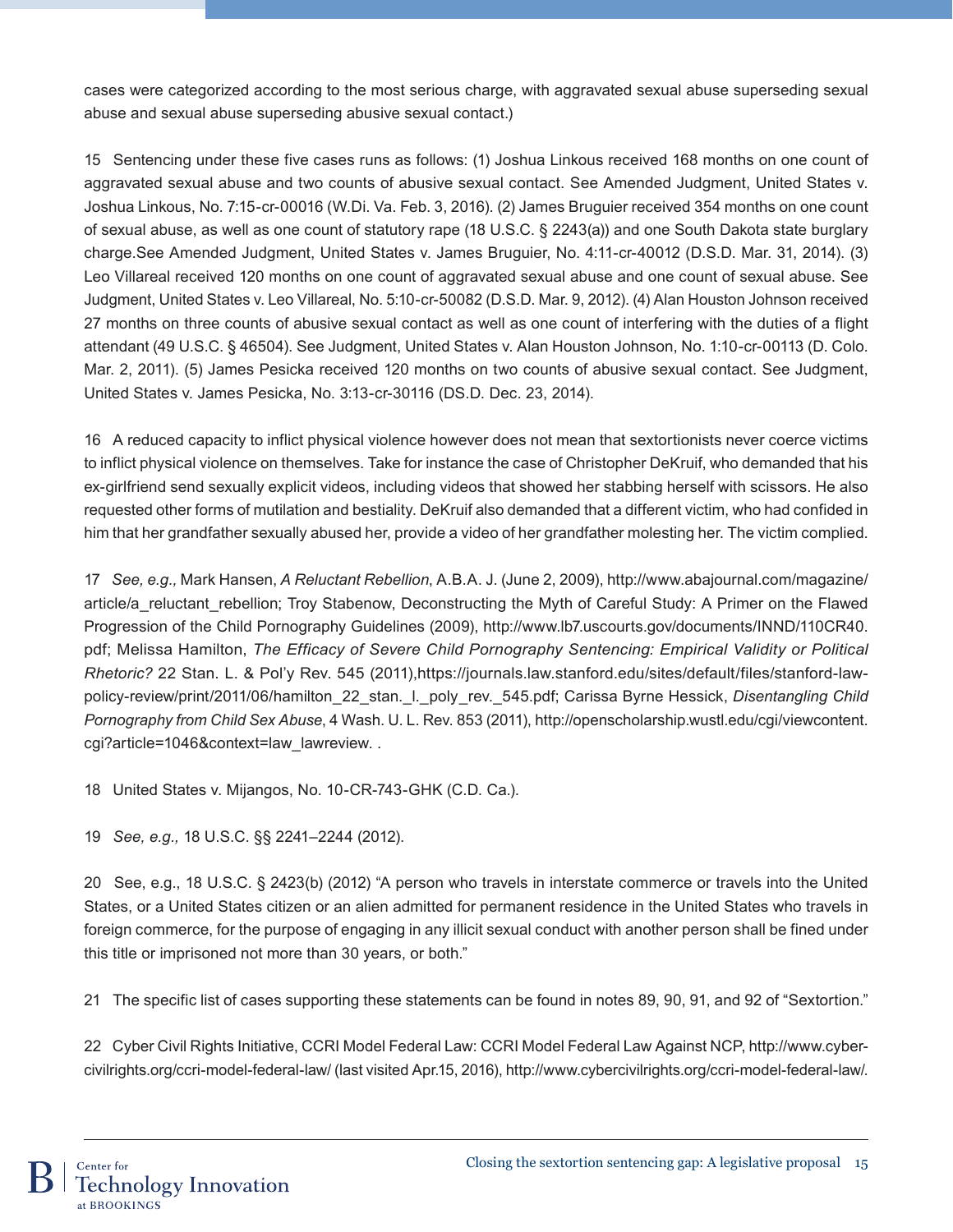23 Cyber Civil Rights Initiative, CCRI Model State Law: CCRI Model State Law Against NCP (last accessed Apr. 15, 2016), http://www.cybercivilrights.org/model-state-law/

24 *See* Alaska Stat. § 11.61.120 (defining Harassment in the Second Degree in part as "publish[ing]" or distribut[ing]" lewd pictures or films); Arizona Rev. Stat § 13–1425 (2016) (entitled the Unlawful distribution of private images); Arkansas Code § 5–26–314 (2015) (making unlawful the distribution of sexual images or recordings); California Penal Code § 647(j)(4) (2014) (criminalizing the distribution of sexual images without consent); Colorado Rev. Stat. §§ 18–7–107, 18–7–108 (2014) (the offense if "posting a private image for harassment" is defined by the act of distribution or online posting); D.C. Law § 20–275 (2014) (criminalizing the "disclosure" of sexual images without consent); Delaware Code tit. 11 § 1335 (2014) (A person is guilty of the crime of "violation of privacy" if s/he "knowingly reproduces, distributes, exhibits, publishes, transmits, or otherwise disseminates" a sexual image without consent.); Florida Stat. § 784.049 (2015) (defining "sexual cyberharassment" as "publish[ing] a sexuall explicit image" without consent); Georgia Code tit. 16 chpt. 11 art. 3 pt. 1 § 16–11–90 (2014) (an invasion of privacy includes when one "electronically transmits or posts, in one or more transmissions or posts, a photograph or video which depicts nudity or sexually explicit conduct of an adult" without that adult's consent); Hawaii Rev. Stat. § 711–1110.9 (defining the offense of violation of privacy, in part, as the disclosure of a lewd image without consent); Idaho Code § 16–6609 (2014) (creating the crime of "Video Voyeurism" and defining it, in part, as the "dissemination" of images of the "intimate areas of another person or persons without the consent of such other person or persons"); Illinois Crim. Code § 12–23.5 (2014) (Non-consensual dissemination of private sexual images); RS 14:283.2 (2015) (An Act in Louisiana creating the crime of "Nonconsensual disclosure of a private image."); Maine Rev. Stat. Sec. 1. 17–A § 511–A (2015) ("Unauthorized dissemination of certain private images"); Maryland Code § 3–809 (2014) (criminalizing the act of "revenge porn" when a person "intentionally plac[es] on the Internet" a private image without consent to intentionally cause serious emotional harm); Nevada Rev. Stat. chpt. 200 § 2–6 (2015) (Unlawful Dissemination of an Intimate Image); New Jersey Code § 2C:14–9 (defining the crime of "invasion of privacy" as, in part "disclos[ing]" sexual images without consent); New Mexico Crim. Code (2015) (now includes the offense of "Unauthorized Distribution of Sensitive Images"); North Carolina Gen. Stat. § 14–190.5A (2015) (Disclosure of private images); North Dakota Century Code § 12.1–17–07.2 (2015) (Distribution of intimate images without or against consent); Oregon Rev. Stat. § 161.006 (2015) (Unlawful Dissemination of an Intimate Image); Pennsylvania Consolidated Stat. tit. 16 § 3131 (2014) (Unlawful Dissemination of an Intimate Image); Texas Penal Code § 21.16 (2015) (Unlawful Disclosure or Promotion of Intimate Visual Material); Utah Code § 76–5b–203 (2014) (Distribution of intimate images); Vermont Stat. Annon. sec. 2 § 2606 (2015) (Unlawful Disclosure of Sexually Explicit Images Without Consent); Virginia Code § 182.–386.2 (2014) (Unlawful Dissemination or Sale of Images of Another Person); Washington Rev. Code tit. 9A (2015) (Wrongful distribution of intimate images); Wisconsin Code § 942.09 (2013) (Representations Depicting Nudity).

25 *See* California Penal Code § 647(j)(4) (2014) (criminalizing the secret filming or other recording of an individual without consent when that person has a reasonable expectation of privacy ); Hawaii Rev. Stat. § 711–1110.9 (defining the offense of violation of privacy, in part, as installing or using, in a private place, a device for recording or otherwise observing an individual in a private place without that individual's consent); Idaho Code § 16–6609 (2014) (creating the crime of "Video Voyeurism" and defining it, in part, as using or installing equipment that can record intimate images of a person without that person's consent and in a place where s/he would have a reasonable expectation of privacy); New Jersey Code § 2C:14–9 (defining the crime of "invasion of privacy" as, in part photographing, filming, or otherwise recording sexual images without consent and in a place where a victim would have a reasonable expectation of privacy).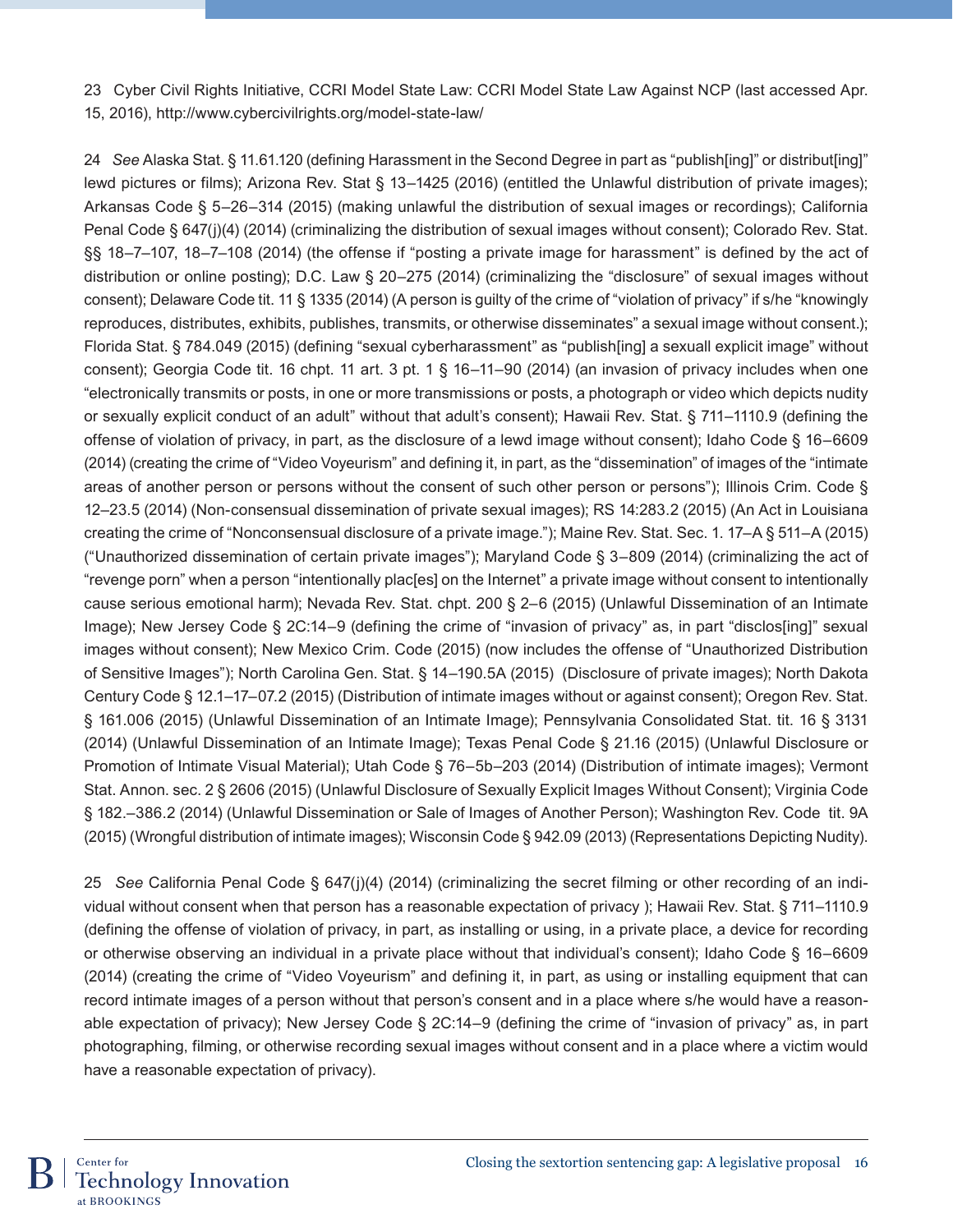26 At least two proposed state civil statutes would do this explicitly. See, H.F. 2741, 89th Leg., Reg. Sess. (Minn. 2016), https://www.revisor.mn.gov/bills/text.php?number=HF2741&version=2&session=ls89&session\_year=2016&session number=0; State Assemb. B. A00571, 238th Leg., Reg. Sess. (N.Y. 2015), http://assembly.state.ny.us/leg/?default\_fld =&bn=A00571&term=2015&Summary=Y&Actions=Y&Votes=Y&Memo=Y&Text=Y#jump\_to\_Summary.

27 18 U.S.C. § 875 (2012).

28 18 U.S.C. §§ 2241–2242 (2012).

29 18 U.S.C. § 2244 (2012).

30 18 U.S.C. § 2252A (2012).

31 18 U.S.C. § 2252A (2012).

32 18 U.S.C. § 2246(2) (2012).

33 18 U.S.C. § 2244 (2012).

34 18 U.S.C. § 2246(3).

35 United States v. Weisinger, 586 Fed. Appx. 733 (2d Cir. 2014).

36 *Id.* at 739.

37 *Id.* (citing United State v. Gonzalez, 520 U.S. 1, 5 (1997) (noting that "[r]ead naturally, the word 'any' has an expansive meaning")).

38 *Id.*

39 Jesse Paul, *Ohio Man Sentenced in Jefferson County for Sexually Exploiting Teen*, Denver Post (Jan. 12, 2015), http://www.denverpost.com/news/ci\_27306114/ohio-man-sentenced-jefferson-county-sexually-exploiting-teen.

40 The subsection reads: "Whoever transmits in interstate or foreign commerce any communication containing any threat to kidnap any person or any threat to injure the person of another, shall be fined under this title or imprisoned not more than five years, or both."

41 *See* U.S. Sentencing Comm'n, U.S. Sentencing Guidelines Manual 2015,§ 3D1.2 .

42 Under § 3D1.2 of the United States Sentencing Guidelines, "all counts involving substantially the same harm shall be grouped together." However, sexual abuse offenses are explicitly excluded from this "grouping" as offenses under Chapter 2, Part A. Under § 3D1.4, the presence of multiple ungrouped counts can lead to an increased offense level and, correspondingly, an increased length for the guideline sentence range. To put it another way, the fact that federal sexual abuse charges must remain ungrouped means that, in many cases, multiple counts increase the range